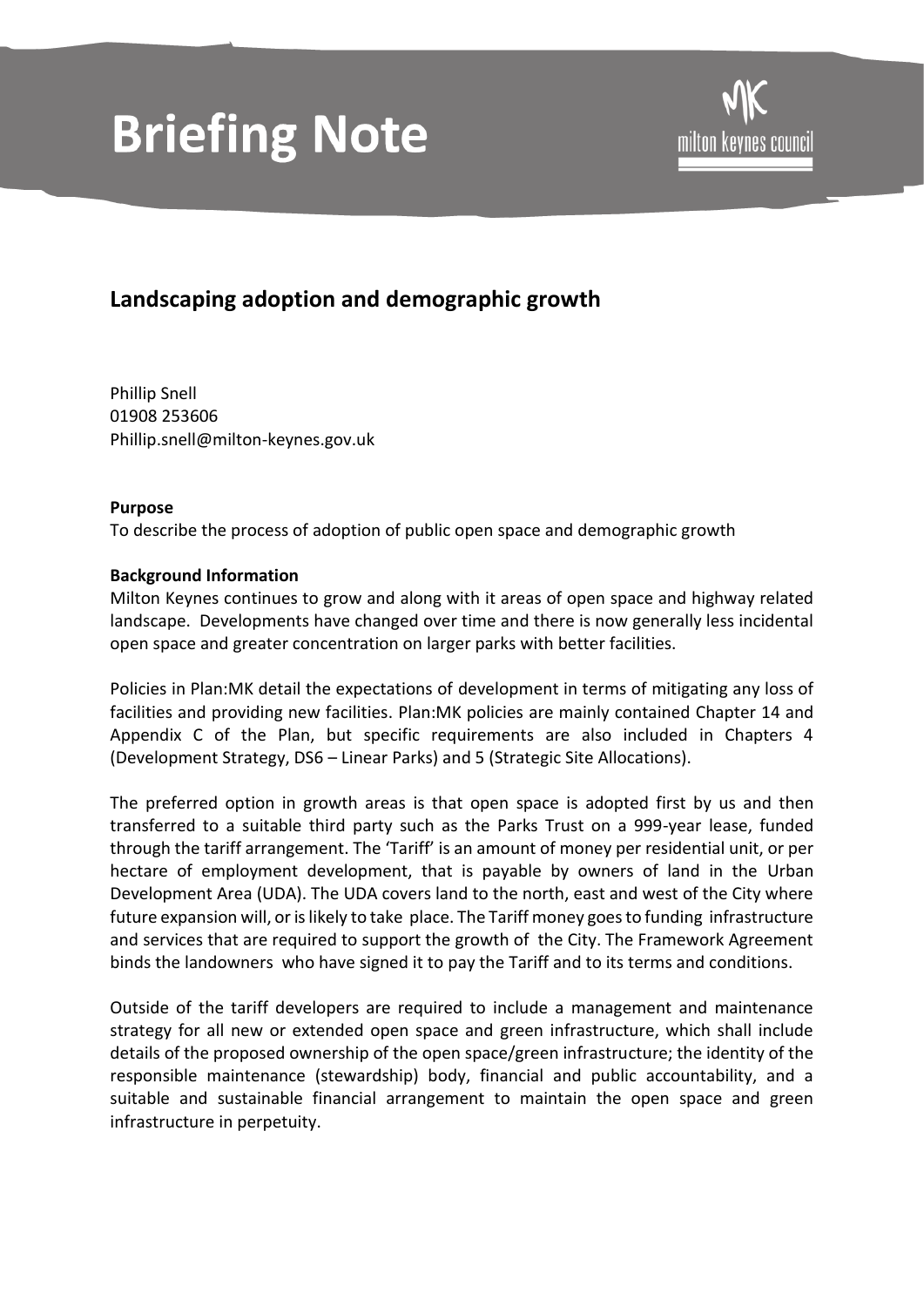Smaller infill developments are adopted by us where there is open space or play areas. A commuted sum is sought; through a S106 agreement, for the future maintenance and in some instances provision. However, wherever possible contributions are requested to enhance existing sites within the catchment of the development rather than creating additional areas of open space.

We draw down on maintenance sums received through S106 agreements each year in support of the landscape contact. Additional works are also undertaken to reduce the long-term maintenance through the transformation project, removing inappropriate features or planting in a poor condition due to age.

In all scenario's highway related landscape, i.e. adjacent to the carriage way, is retained by us as the highway authority and maintained through the landscape contract. Wider areas of landscape, such as those found on grid roads, follows the freehold transfer to us followed by 999-year lease.

The percentage growth element in the landscape budget contributes towards the costs of highway related landscape assets which are not covered by S106 or Tariff arrangements.

#### **Issues**

The previous Supplementary Planning Guidance was revoked at a Delegated Decision meeting on 23 February 2021 and replaced by the adopted Planning Obligations SPD 2021. The new SPD does not contain formulae as these are no longer permitted unless they have been through the Local Plan process. Therefore, there is less clarity for both ourselves and the developer on what is to be provided and the likely cost.

The Parks Trust have a formulae to calculate adoption costs based on an annual cost of maintenance multiplied by 28.571 to create a lifetime cost (an endowment). We have a similar approach based on a tendered schedule of rates, but sums are drawn down generally over 10 years.

Alternatively the use of quotations based on clear specifications would be acceptable in order to calculate the monetary obligations.

Our clear preference to sustain the proven MK approach and all strategic open space, including public open space, play areas and green infrastructure should pass to us as described above. To ensure this robust efforts are required throughout the planning and development stages. This was considered on 24 March 2020 "Landscape Management Companies" and a Delegated Decision was taken<sup>1</sup>. The Council has few formal powers available to require

https://milton-keynes.cmis.uk.com/miltonkeynes/Document.ashx?czJKcaeAi5tUFL1DTL2UE4zNRBcoShgo=oxgMcOigGkl72%2biXGVhb1iMo3 LfTd6cv1c9IyI%2b4ckWBV6r9yN6tfg%3d%3d&rUzwRPf%2bZ3zd4E7Ikn8Lyw%3d%3d=pwRE6AGJF LDNlh225F5QMaQWCtPHwdhUfCZ%2fLUQzgA2uL5jNRG4jdQ%3d%3d&mCTIbCubSFfXsDGW9IXnl g%3d%3d=hFflUdN3100%3d&kCx1AnS9%2fpWZQ40DXFvdEw%3d%3d=hFflUdN3100%3d&uJovDx wdjMPoYv%2bAJvYtyA%3d%3d=ctNJFf55vVA%3d&FgPlIEJYlotS%2bYGoBi5olA%3d%3d=NHdURQ burHA%3d&d9Qjj0ag1Pd993jsyOJqFvmyB7X0CSQK=ctNJFf55vVA%3d&WGewmoAfeNR9xqBux0r1 Q8Za60lavYmz=ctNJFf55vVA%3d&WGewmoAfeNQ16B2MHuCpMRKZMwaG1PaO=ctNJFf55vVA%3 d